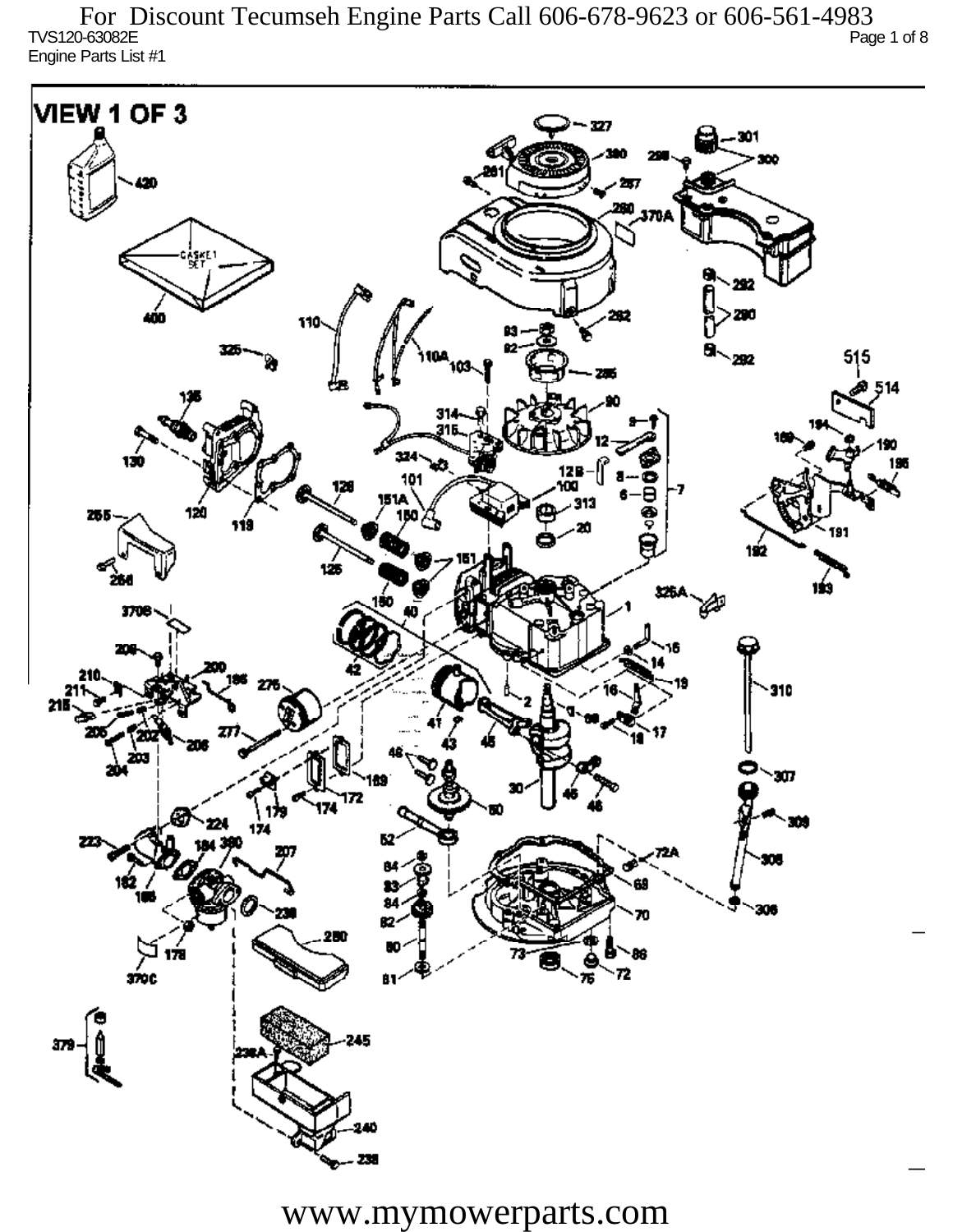| Ref # Part Number    | Qty Description                                              |
|----------------------|--------------------------------------------------------------|
| 1 33968B             | Cylinder (Incl. 2 & 20) (2-13/16")                           |
| 2 26727              | Pin, Dowel                                                   |
| 6 33734              | Element, Breather                                            |
| 7 34214A             | Breather Ass'y. (Incl. 6, 8, 9, 12, & 12A)                   |
| 8 33735              | * Gasket, Breather                                           |
| 9 30200              | Screw, 10-24 x 9/16"                                         |
| 12 33886             | Tube, Breather                                               |
| 14 28277             | Washer, Flat                                                 |
| 15 30589             | Rod, Governor (Incl. 14)                                     |
| 16 31383A            |                                                              |
|                      | Lever, Governor                                              |
| 17 31335             | Clamp, Governor lever                                        |
| 18 650548            | Screw, 8-32 x 5/16"                                          |
| 19 31361             | Spring, Extension                                            |
| 20 32600             | Seal, Oil                                                    |
| 30 34570A            | Crankshaft                                                   |
| 32 32323             | Washer, Thrust NOTE: This thrust washer maynot be            |
|                      | required if a new crankshafthas been installed. Check the    |
|                      | proper Mechanic's Handbook for acceptable end play. Use      |
|                      | this .010" thrust washer if excess end play is measured.     |
| 40 34535             | Piston, Pin & Ring Set (Std.) (2-13/1 6")                    |
| 40 34536             | Piston, Pin & Ring Set (.010" OS)                            |
| 40 34537             | Piston, Pin & Ring Set (.020" OS)                            |
| 41 33562B            | Piston & Pin Ass'y (Incl. 43) (Std.) (2 -13/16")             |
|                      |                                                              |
| 41 33563B            | Piston & Pin Ass'y. (Incl. 43) (.010" OS)                    |
| 41 33564B            | Piston & Pin Ass'y. (Incl. 43) (.020" OS)                    |
| 42 33567             | Ring Set (Std.) (2-13/16" Bore)                              |
| 42 33568             | Ring Set (.010" OS)                                          |
| 42 33569             | Ring Set (.020" OS)                                          |
| 43 20381             | Ring, Piston pin retaining                                   |
| 45 32875             | Rod Assy., Connecting (Incl. 46)                             |
| 46 32610A            | Bolt, Connecting rod                                         |
| 48 27241             | Lifter, Valve                                                |
| 50 33553             | Camshaft (MCR)                                               |
| 52 29914             | Oil Pump Assy.                                               |
| 69 35261             | * Gasket, Mounting flange                                    |
| 70 34311C            | Flange Ass'y. (Incl. 72, 72A, 73, 75 & 80)                   |
| 72 30572             | Plug, Oil drain (Incl. 73)                                   |
| 73 28833             | * Drain Plug Gasket (Not req. W/plastic plug)                |
| 75 27897             | Seal, Oil                                                    |
| 80 30574             | Shaft, Governor                                              |
| 81 30590A            | Washer, Flat                                                 |
| 82 30591             | Gear Assy., Governor (Incl. 81)                              |
| 83 30588A            | Spool, Governor                                              |
| 84 29193             | Ring, Retaining                                              |
| 86 650488            | Screw, 1/4-20 x 1-1/4"                                       |
| 89 611004            | <b>Flywheel Key</b>                                          |
| 90 611046A           | <b>Flywheel</b>                                              |
| 92 650815            | Washer, Belleville                                           |
| 93 650816            | Nut, Flywheel                                                |
| 100 34443A           | Solid State Ignition                                         |
| 100 730207           | Magneto-to-Solid State Conv. Kit (Includes solid state       |
|                      | module, solid state flywheel key, and instructions.) (Use as |
|                      | required on external ignition engines only.)                 |
| 101 610118           | Cover, Spark plug (Use as required)                          |
| 103 650814           | Screw, Torx T-15, 10-24 x 1"                                 |
| 110 34231            | <b>Ground Wire</b>                                           |
| 118 730194           | Rope Guide Kit (Use as required)                             |
| www.mymowerparts.com |                                                              |
|                      |                                                              |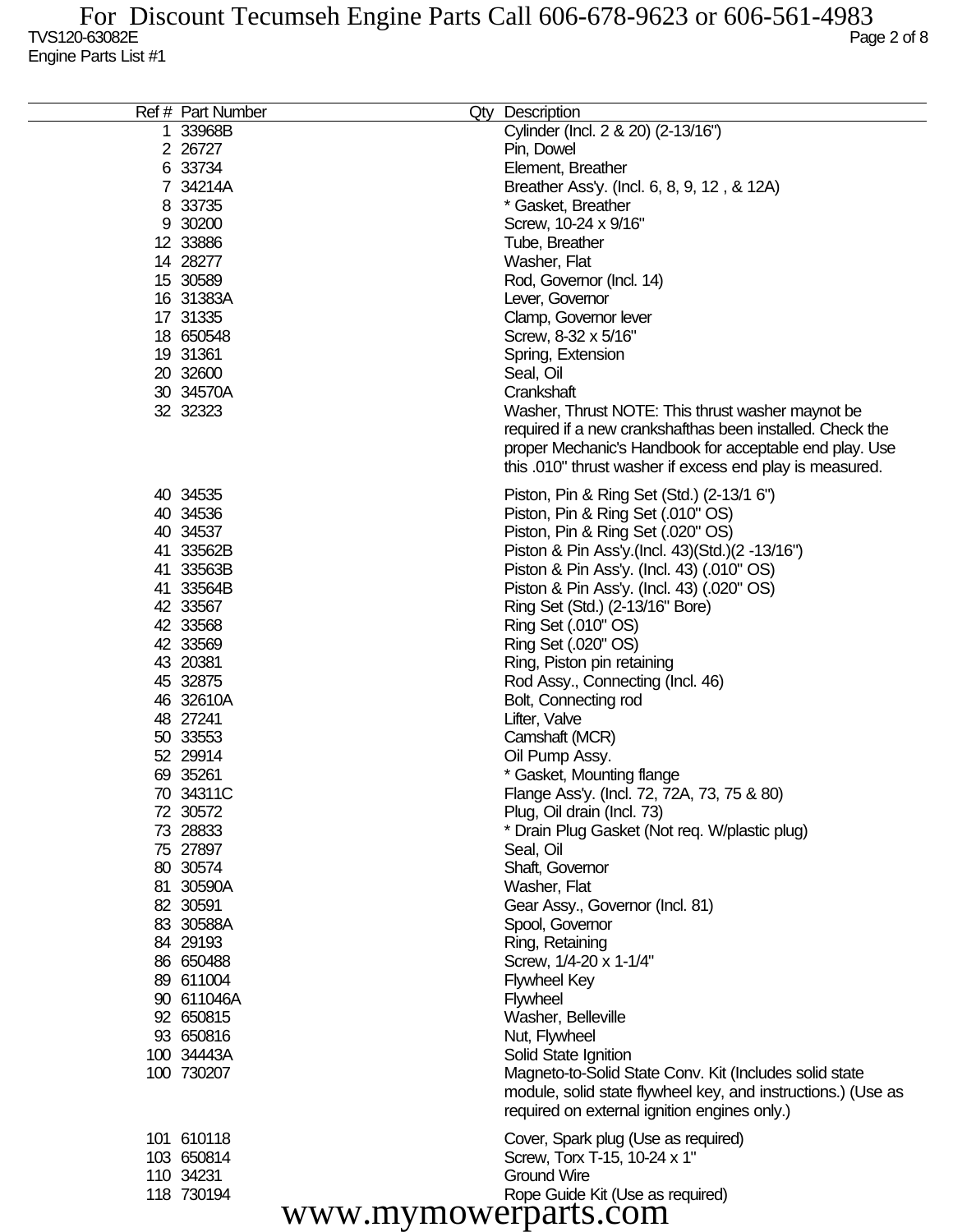| 119 33554A<br>* Gasket, Head<br>120 34342<br>Head, Cylinder<br>125 29314B<br>Intake Valve (Std.) (Incl. 151) (Conventional Ports)<br>125 29315C<br>Intake Valve (1/32" OS) (Incl. 151) (Conventional Ports)<br>125 29313C<br>Exhaust Valve (Std.) (Incl. 151) (Inverted Ports)<br>126 29313C<br>Exhaust Valve (Std.) (Incl. 151) (Conventional Ports)<br>126 29315C<br>Exhaust Valve (1/32" OS) (Incl. 151) (Conventional Ports)<br>126 34776<br>Exhaust Valve (Std.) (Incl. 151) (Conventional Ports)<br>126 32644A<br>Intake Valve (Incl. 151) (Inverted Po rts)<br>130 6021A<br>Screw, 5/16-18 x 1-1/2" (Use as requi red)<br>130 650697A<br>Screw, 5/16-18 x 2-1/2" (Use as requi red)<br>135 35395<br>Resistor Spark Plug (RJ19LM)<br>150 31672<br>Spring, Valve<br>151 31673<br>Cap, Lower valve spring<br>167 650688<br>Screw, 10-32 x 1" (Drilled thru)<br>168 32924<br>Spring, Speed adjusting screw<br>169 27234A<br>Gasket, Valve spring box cover<br>172 32755<br>Cover, Valve spring box<br>174 650128<br>Screw, 10-24 x 1/2"<br>178 29752<br>Nut & Lockwasher, 1/4-28<br>182 6201<br>Screw, 1/4-28 x 7/8"<br>184 26756<br>* Gasket, Carburetor<br>186 34358<br>Link, Governor spring<br>200 33155A<br>Control Bracket (Incl. 206)<br>201 33150<br>Bracket, Over-ride<br>206 610973<br>Terminal (Use as required)<br>207 34336<br>Link, Throttle<br>209 30200<br>Screw, 10-24 x 9/16"<br>210 27793<br>Clip, Conduit<br>211 28942<br>Screw, 10-32 x 3/8"<br>223 650451<br>Screw, 1/4-20 x 1"<br>224 34690A<br>* Gasket, Intake pipe<br>238 650806<br>Screw, 10-32 x 5/8"<br>239 34338<br>* Gasket, Air cleaner<br>240 34858<br>Body, Air cleaner<br>246E 35435<br>Filter, Pre-air (Use as required)<br>246 34340<br>Element, Air cleaner<br>250 34341A<br>Cover, Air cleaner<br>260B 35484<br>Housing, Blower<br>261 30200<br>Screw, 10-24 x 9/16"<br>262 650831<br>Screw, 1/4-20 x 15/32"<br>277 650795<br>Screw, 1/4-20 x 2-1/4" (Use as requir ed)<br>277 650774<br>Screw, 1/4-20 x 2-3/8" (Use as requir ed)<br>277 792005<br>Screw, 1/4-20 x 2-1/2" (Use as requir ed)<br>285 35000<br>Hub, Starter<br>287B 650884<br>Screw, 8-32 x 1/2"<br>290 34357<br>Fuel Line (Epichlorohydrin 6-3/4")(17 cm)<br>290 29774<br>Fuel Line(Braided 8-1/4")(21 cm)(Use as req.)<br>290 30705<br>Fuel Line (Braided 16")(40 cm)(Use as req.)<br>290 30962<br>Fuel Line (Braided 32")(81 cm)(Use as req.)<br>292 26460<br>Clamp, Fuel line<br>298 28763<br>Screw, 10-32 x 35/64"<br>301 33032<br>Fuel Cap (Use as required)<br>305 34264<br>Oil Fill Tube<br>306 34265<br>Gasket, Oil fill tube | Ref # Part Number | Qty Description |
|-------------------------------------------------------------------------------------------------------------------------------------------------------------------------------------------------------------------------------------------------------------------------------------------------------------------------------------------------------------------------------------------------------------------------------------------------------------------------------------------------------------------------------------------------------------------------------------------------------------------------------------------------------------------------------------------------------------------------------------------------------------------------------------------------------------------------------------------------------------------------------------------------------------------------------------------------------------------------------------------------------------------------------------------------------------------------------------------------------------------------------------------------------------------------------------------------------------------------------------------------------------------------------------------------------------------------------------------------------------------------------------------------------------------------------------------------------------------------------------------------------------------------------------------------------------------------------------------------------------------------------------------------------------------------------------------------------------------------------------------------------------------------------------------------------------------------------------------------------------------------------------------------------------------------------------------------------------------------------------------------------------------------------------------------------------------------------------------------------------------------------------------------------------------------------------------------------------------------------------------------------------------------------------------------------------------------------------------------------------------------------------------------------------------------------------------------------------------------------------------------------------------------------------------------------------------------------------------------|-------------------|-----------------|
|                                                                                                                                                                                                                                                                                                                                                                                                                                                                                                                                                                                                                                                                                                                                                                                                                                                                                                                                                                                                                                                                                                                                                                                                                                                                                                                                                                                                                                                                                                                                                                                                                                                                                                                                                                                                                                                                                                                                                                                                                                                                                                                                                                                                                                                                                                                                                                                                                                                                                                                                                                                                 |                   |                 |
|                                                                                                                                                                                                                                                                                                                                                                                                                                                                                                                                                                                                                                                                                                                                                                                                                                                                                                                                                                                                                                                                                                                                                                                                                                                                                                                                                                                                                                                                                                                                                                                                                                                                                                                                                                                                                                                                                                                                                                                                                                                                                                                                                                                                                                                                                                                                                                                                                                                                                                                                                                                                 |                   |                 |
|                                                                                                                                                                                                                                                                                                                                                                                                                                                                                                                                                                                                                                                                                                                                                                                                                                                                                                                                                                                                                                                                                                                                                                                                                                                                                                                                                                                                                                                                                                                                                                                                                                                                                                                                                                                                                                                                                                                                                                                                                                                                                                                                                                                                                                                                                                                                                                                                                                                                                                                                                                                                 |                   |                 |
|                                                                                                                                                                                                                                                                                                                                                                                                                                                                                                                                                                                                                                                                                                                                                                                                                                                                                                                                                                                                                                                                                                                                                                                                                                                                                                                                                                                                                                                                                                                                                                                                                                                                                                                                                                                                                                                                                                                                                                                                                                                                                                                                                                                                                                                                                                                                                                                                                                                                                                                                                                                                 |                   |                 |
|                                                                                                                                                                                                                                                                                                                                                                                                                                                                                                                                                                                                                                                                                                                                                                                                                                                                                                                                                                                                                                                                                                                                                                                                                                                                                                                                                                                                                                                                                                                                                                                                                                                                                                                                                                                                                                                                                                                                                                                                                                                                                                                                                                                                                                                                                                                                                                                                                                                                                                                                                                                                 |                   |                 |
|                                                                                                                                                                                                                                                                                                                                                                                                                                                                                                                                                                                                                                                                                                                                                                                                                                                                                                                                                                                                                                                                                                                                                                                                                                                                                                                                                                                                                                                                                                                                                                                                                                                                                                                                                                                                                                                                                                                                                                                                                                                                                                                                                                                                                                                                                                                                                                                                                                                                                                                                                                                                 |                   |                 |
|                                                                                                                                                                                                                                                                                                                                                                                                                                                                                                                                                                                                                                                                                                                                                                                                                                                                                                                                                                                                                                                                                                                                                                                                                                                                                                                                                                                                                                                                                                                                                                                                                                                                                                                                                                                                                                                                                                                                                                                                                                                                                                                                                                                                                                                                                                                                                                                                                                                                                                                                                                                                 |                   |                 |
|                                                                                                                                                                                                                                                                                                                                                                                                                                                                                                                                                                                                                                                                                                                                                                                                                                                                                                                                                                                                                                                                                                                                                                                                                                                                                                                                                                                                                                                                                                                                                                                                                                                                                                                                                                                                                                                                                                                                                                                                                                                                                                                                                                                                                                                                                                                                                                                                                                                                                                                                                                                                 |                   |                 |
|                                                                                                                                                                                                                                                                                                                                                                                                                                                                                                                                                                                                                                                                                                                                                                                                                                                                                                                                                                                                                                                                                                                                                                                                                                                                                                                                                                                                                                                                                                                                                                                                                                                                                                                                                                                                                                                                                                                                                                                                                                                                                                                                                                                                                                                                                                                                                                                                                                                                                                                                                                                                 |                   |                 |
|                                                                                                                                                                                                                                                                                                                                                                                                                                                                                                                                                                                                                                                                                                                                                                                                                                                                                                                                                                                                                                                                                                                                                                                                                                                                                                                                                                                                                                                                                                                                                                                                                                                                                                                                                                                                                                                                                                                                                                                                                                                                                                                                                                                                                                                                                                                                                                                                                                                                                                                                                                                                 |                   |                 |
|                                                                                                                                                                                                                                                                                                                                                                                                                                                                                                                                                                                                                                                                                                                                                                                                                                                                                                                                                                                                                                                                                                                                                                                                                                                                                                                                                                                                                                                                                                                                                                                                                                                                                                                                                                                                                                                                                                                                                                                                                                                                                                                                                                                                                                                                                                                                                                                                                                                                                                                                                                                                 |                   |                 |
|                                                                                                                                                                                                                                                                                                                                                                                                                                                                                                                                                                                                                                                                                                                                                                                                                                                                                                                                                                                                                                                                                                                                                                                                                                                                                                                                                                                                                                                                                                                                                                                                                                                                                                                                                                                                                                                                                                                                                                                                                                                                                                                                                                                                                                                                                                                                                                                                                                                                                                                                                                                                 |                   |                 |
|                                                                                                                                                                                                                                                                                                                                                                                                                                                                                                                                                                                                                                                                                                                                                                                                                                                                                                                                                                                                                                                                                                                                                                                                                                                                                                                                                                                                                                                                                                                                                                                                                                                                                                                                                                                                                                                                                                                                                                                                                                                                                                                                                                                                                                                                                                                                                                                                                                                                                                                                                                                                 |                   |                 |
|                                                                                                                                                                                                                                                                                                                                                                                                                                                                                                                                                                                                                                                                                                                                                                                                                                                                                                                                                                                                                                                                                                                                                                                                                                                                                                                                                                                                                                                                                                                                                                                                                                                                                                                                                                                                                                                                                                                                                                                                                                                                                                                                                                                                                                                                                                                                                                                                                                                                                                                                                                                                 |                   |                 |
|                                                                                                                                                                                                                                                                                                                                                                                                                                                                                                                                                                                                                                                                                                                                                                                                                                                                                                                                                                                                                                                                                                                                                                                                                                                                                                                                                                                                                                                                                                                                                                                                                                                                                                                                                                                                                                                                                                                                                                                                                                                                                                                                                                                                                                                                                                                                                                                                                                                                                                                                                                                                 |                   |                 |
|                                                                                                                                                                                                                                                                                                                                                                                                                                                                                                                                                                                                                                                                                                                                                                                                                                                                                                                                                                                                                                                                                                                                                                                                                                                                                                                                                                                                                                                                                                                                                                                                                                                                                                                                                                                                                                                                                                                                                                                                                                                                                                                                                                                                                                                                                                                                                                                                                                                                                                                                                                                                 |                   |                 |
|                                                                                                                                                                                                                                                                                                                                                                                                                                                                                                                                                                                                                                                                                                                                                                                                                                                                                                                                                                                                                                                                                                                                                                                                                                                                                                                                                                                                                                                                                                                                                                                                                                                                                                                                                                                                                                                                                                                                                                                                                                                                                                                                                                                                                                                                                                                                                                                                                                                                                                                                                                                                 |                   |                 |
|                                                                                                                                                                                                                                                                                                                                                                                                                                                                                                                                                                                                                                                                                                                                                                                                                                                                                                                                                                                                                                                                                                                                                                                                                                                                                                                                                                                                                                                                                                                                                                                                                                                                                                                                                                                                                                                                                                                                                                                                                                                                                                                                                                                                                                                                                                                                                                                                                                                                                                                                                                                                 |                   |                 |
|                                                                                                                                                                                                                                                                                                                                                                                                                                                                                                                                                                                                                                                                                                                                                                                                                                                                                                                                                                                                                                                                                                                                                                                                                                                                                                                                                                                                                                                                                                                                                                                                                                                                                                                                                                                                                                                                                                                                                                                                                                                                                                                                                                                                                                                                                                                                                                                                                                                                                                                                                                                                 |                   |                 |
|                                                                                                                                                                                                                                                                                                                                                                                                                                                                                                                                                                                                                                                                                                                                                                                                                                                                                                                                                                                                                                                                                                                                                                                                                                                                                                                                                                                                                                                                                                                                                                                                                                                                                                                                                                                                                                                                                                                                                                                                                                                                                                                                                                                                                                                                                                                                                                                                                                                                                                                                                                                                 |                   |                 |
|                                                                                                                                                                                                                                                                                                                                                                                                                                                                                                                                                                                                                                                                                                                                                                                                                                                                                                                                                                                                                                                                                                                                                                                                                                                                                                                                                                                                                                                                                                                                                                                                                                                                                                                                                                                                                                                                                                                                                                                                                                                                                                                                                                                                                                                                                                                                                                                                                                                                                                                                                                                                 |                   |                 |
|                                                                                                                                                                                                                                                                                                                                                                                                                                                                                                                                                                                                                                                                                                                                                                                                                                                                                                                                                                                                                                                                                                                                                                                                                                                                                                                                                                                                                                                                                                                                                                                                                                                                                                                                                                                                                                                                                                                                                                                                                                                                                                                                                                                                                                                                                                                                                                                                                                                                                                                                                                                                 |                   |                 |
|                                                                                                                                                                                                                                                                                                                                                                                                                                                                                                                                                                                                                                                                                                                                                                                                                                                                                                                                                                                                                                                                                                                                                                                                                                                                                                                                                                                                                                                                                                                                                                                                                                                                                                                                                                                                                                                                                                                                                                                                                                                                                                                                                                                                                                                                                                                                                                                                                                                                                                                                                                                                 |                   |                 |
|                                                                                                                                                                                                                                                                                                                                                                                                                                                                                                                                                                                                                                                                                                                                                                                                                                                                                                                                                                                                                                                                                                                                                                                                                                                                                                                                                                                                                                                                                                                                                                                                                                                                                                                                                                                                                                                                                                                                                                                                                                                                                                                                                                                                                                                                                                                                                                                                                                                                                                                                                                                                 |                   |                 |
|                                                                                                                                                                                                                                                                                                                                                                                                                                                                                                                                                                                                                                                                                                                                                                                                                                                                                                                                                                                                                                                                                                                                                                                                                                                                                                                                                                                                                                                                                                                                                                                                                                                                                                                                                                                                                                                                                                                                                                                                                                                                                                                                                                                                                                                                                                                                                                                                                                                                                                                                                                                                 |                   |                 |
|                                                                                                                                                                                                                                                                                                                                                                                                                                                                                                                                                                                                                                                                                                                                                                                                                                                                                                                                                                                                                                                                                                                                                                                                                                                                                                                                                                                                                                                                                                                                                                                                                                                                                                                                                                                                                                                                                                                                                                                                                                                                                                                                                                                                                                                                                                                                                                                                                                                                                                                                                                                                 |                   |                 |
|                                                                                                                                                                                                                                                                                                                                                                                                                                                                                                                                                                                                                                                                                                                                                                                                                                                                                                                                                                                                                                                                                                                                                                                                                                                                                                                                                                                                                                                                                                                                                                                                                                                                                                                                                                                                                                                                                                                                                                                                                                                                                                                                                                                                                                                                                                                                                                                                                                                                                                                                                                                                 |                   |                 |
|                                                                                                                                                                                                                                                                                                                                                                                                                                                                                                                                                                                                                                                                                                                                                                                                                                                                                                                                                                                                                                                                                                                                                                                                                                                                                                                                                                                                                                                                                                                                                                                                                                                                                                                                                                                                                                                                                                                                                                                                                                                                                                                                                                                                                                                                                                                                                                                                                                                                                                                                                                                                 |                   |                 |
|                                                                                                                                                                                                                                                                                                                                                                                                                                                                                                                                                                                                                                                                                                                                                                                                                                                                                                                                                                                                                                                                                                                                                                                                                                                                                                                                                                                                                                                                                                                                                                                                                                                                                                                                                                                                                                                                                                                                                                                                                                                                                                                                                                                                                                                                                                                                                                                                                                                                                                                                                                                                 |                   |                 |
|                                                                                                                                                                                                                                                                                                                                                                                                                                                                                                                                                                                                                                                                                                                                                                                                                                                                                                                                                                                                                                                                                                                                                                                                                                                                                                                                                                                                                                                                                                                                                                                                                                                                                                                                                                                                                                                                                                                                                                                                                                                                                                                                                                                                                                                                                                                                                                                                                                                                                                                                                                                                 |                   |                 |
|                                                                                                                                                                                                                                                                                                                                                                                                                                                                                                                                                                                                                                                                                                                                                                                                                                                                                                                                                                                                                                                                                                                                                                                                                                                                                                                                                                                                                                                                                                                                                                                                                                                                                                                                                                                                                                                                                                                                                                                                                                                                                                                                                                                                                                                                                                                                                                                                                                                                                                                                                                                                 |                   |                 |
|                                                                                                                                                                                                                                                                                                                                                                                                                                                                                                                                                                                                                                                                                                                                                                                                                                                                                                                                                                                                                                                                                                                                                                                                                                                                                                                                                                                                                                                                                                                                                                                                                                                                                                                                                                                                                                                                                                                                                                                                                                                                                                                                                                                                                                                                                                                                                                                                                                                                                                                                                                                                 |                   |                 |
|                                                                                                                                                                                                                                                                                                                                                                                                                                                                                                                                                                                                                                                                                                                                                                                                                                                                                                                                                                                                                                                                                                                                                                                                                                                                                                                                                                                                                                                                                                                                                                                                                                                                                                                                                                                                                                                                                                                                                                                                                                                                                                                                                                                                                                                                                                                                                                                                                                                                                                                                                                                                 |                   |                 |
|                                                                                                                                                                                                                                                                                                                                                                                                                                                                                                                                                                                                                                                                                                                                                                                                                                                                                                                                                                                                                                                                                                                                                                                                                                                                                                                                                                                                                                                                                                                                                                                                                                                                                                                                                                                                                                                                                                                                                                                                                                                                                                                                                                                                                                                                                                                                                                                                                                                                                                                                                                                                 |                   |                 |
|                                                                                                                                                                                                                                                                                                                                                                                                                                                                                                                                                                                                                                                                                                                                                                                                                                                                                                                                                                                                                                                                                                                                                                                                                                                                                                                                                                                                                                                                                                                                                                                                                                                                                                                                                                                                                                                                                                                                                                                                                                                                                                                                                                                                                                                                                                                                                                                                                                                                                                                                                                                                 |                   |                 |
|                                                                                                                                                                                                                                                                                                                                                                                                                                                                                                                                                                                                                                                                                                                                                                                                                                                                                                                                                                                                                                                                                                                                                                                                                                                                                                                                                                                                                                                                                                                                                                                                                                                                                                                                                                                                                                                                                                                                                                                                                                                                                                                                                                                                                                                                                                                                                                                                                                                                                                                                                                                                 |                   |                 |
|                                                                                                                                                                                                                                                                                                                                                                                                                                                                                                                                                                                                                                                                                                                                                                                                                                                                                                                                                                                                                                                                                                                                                                                                                                                                                                                                                                                                                                                                                                                                                                                                                                                                                                                                                                                                                                                                                                                                                                                                                                                                                                                                                                                                                                                                                                                                                                                                                                                                                                                                                                                                 |                   |                 |
|                                                                                                                                                                                                                                                                                                                                                                                                                                                                                                                                                                                                                                                                                                                                                                                                                                                                                                                                                                                                                                                                                                                                                                                                                                                                                                                                                                                                                                                                                                                                                                                                                                                                                                                                                                                                                                                                                                                                                                                                                                                                                                                                                                                                                                                                                                                                                                                                                                                                                                                                                                                                 |                   |                 |
|                                                                                                                                                                                                                                                                                                                                                                                                                                                                                                                                                                                                                                                                                                                                                                                                                                                                                                                                                                                                                                                                                                                                                                                                                                                                                                                                                                                                                                                                                                                                                                                                                                                                                                                                                                                                                                                                                                                                                                                                                                                                                                                                                                                                                                                                                                                                                                                                                                                                                                                                                                                                 |                   |                 |
|                                                                                                                                                                                                                                                                                                                                                                                                                                                                                                                                                                                                                                                                                                                                                                                                                                                                                                                                                                                                                                                                                                                                                                                                                                                                                                                                                                                                                                                                                                                                                                                                                                                                                                                                                                                                                                                                                                                                                                                                                                                                                                                                                                                                                                                                                                                                                                                                                                                                                                                                                                                                 |                   |                 |
|                                                                                                                                                                                                                                                                                                                                                                                                                                                                                                                                                                                                                                                                                                                                                                                                                                                                                                                                                                                                                                                                                                                                                                                                                                                                                                                                                                                                                                                                                                                                                                                                                                                                                                                                                                                                                                                                                                                                                                                                                                                                                                                                                                                                                                                                                                                                                                                                                                                                                                                                                                                                 |                   |                 |
|                                                                                                                                                                                                                                                                                                                                                                                                                                                                                                                                                                                                                                                                                                                                                                                                                                                                                                                                                                                                                                                                                                                                                                                                                                                                                                                                                                                                                                                                                                                                                                                                                                                                                                                                                                                                                                                                                                                                                                                                                                                                                                                                                                                                                                                                                                                                                                                                                                                                                                                                                                                                 |                   |                 |
|                                                                                                                                                                                                                                                                                                                                                                                                                                                                                                                                                                                                                                                                                                                                                                                                                                                                                                                                                                                                                                                                                                                                                                                                                                                                                                                                                                                                                                                                                                                                                                                                                                                                                                                                                                                                                                                                                                                                                                                                                                                                                                                                                                                                                                                                                                                                                                                                                                                                                                                                                                                                 |                   |                 |
|                                                                                                                                                                                                                                                                                                                                                                                                                                                                                                                                                                                                                                                                                                                                                                                                                                                                                                                                                                                                                                                                                                                                                                                                                                                                                                                                                                                                                                                                                                                                                                                                                                                                                                                                                                                                                                                                                                                                                                                                                                                                                                                                                                                                                                                                                                                                                                                                                                                                                                                                                                                                 |                   |                 |
|                                                                                                                                                                                                                                                                                                                                                                                                                                                                                                                                                                                                                                                                                                                                                                                                                                                                                                                                                                                                                                                                                                                                                                                                                                                                                                                                                                                                                                                                                                                                                                                                                                                                                                                                                                                                                                                                                                                                                                                                                                                                                                                                                                                                                                                                                                                                                                                                                                                                                                                                                                                                 |                   |                 |
|                                                                                                                                                                                                                                                                                                                                                                                                                                                                                                                                                                                                                                                                                                                                                                                                                                                                                                                                                                                                                                                                                                                                                                                                                                                                                                                                                                                                                                                                                                                                                                                                                                                                                                                                                                                                                                                                                                                                                                                                                                                                                                                                                                                                                                                                                                                                                                                                                                                                                                                                                                                                 |                   |                 |
|                                                                                                                                                                                                                                                                                                                                                                                                                                                                                                                                                                                                                                                                                                                                                                                                                                                                                                                                                                                                                                                                                                                                                                                                                                                                                                                                                                                                                                                                                                                                                                                                                                                                                                                                                                                                                                                                                                                                                                                                                                                                                                                                                                                                                                                                                                                                                                                                                                                                                                                                                                                                 |                   |                 |
|                                                                                                                                                                                                                                                                                                                                                                                                                                                                                                                                                                                                                                                                                                                                                                                                                                                                                                                                                                                                                                                                                                                                                                                                                                                                                                                                                                                                                                                                                                                                                                                                                                                                                                                                                                                                                                                                                                                                                                                                                                                                                                                                                                                                                                                                                                                                                                                                                                                                                                                                                                                                 |                   |                 |
|                                                                                                                                                                                                                                                                                                                                                                                                                                                                                                                                                                                                                                                                                                                                                                                                                                                                                                                                                                                                                                                                                                                                                                                                                                                                                                                                                                                                                                                                                                                                                                                                                                                                                                                                                                                                                                                                                                                                                                                                                                                                                                                                                                                                                                                                                                                                                                                                                                                                                                                                                                                                 |                   |                 |
|                                                                                                                                                                                                                                                                                                                                                                                                                                                                                                                                                                                                                                                                                                                                                                                                                                                                                                                                                                                                                                                                                                                                                                                                                                                                                                                                                                                                                                                                                                                                                                                                                                                                                                                                                                                                                                                                                                                                                                                                                                                                                                                                                                                                                                                                                                                                                                                                                                                                                                                                                                                                 |                   |                 |
|                                                                                                                                                                                                                                                                                                                                                                                                                                                                                                                                                                                                                                                                                                                                                                                                                                                                                                                                                                                                                                                                                                                                                                                                                                                                                                                                                                                                                                                                                                                                                                                                                                                                                                                                                                                                                                                                                                                                                                                                                                                                                                                                                                                                                                                                                                                                                                                                                                                                                                                                                                                                 |                   |                 |
|                                                                                                                                                                                                                                                                                                                                                                                                                                                                                                                                                                                                                                                                                                                                                                                                                                                                                                                                                                                                                                                                                                                                                                                                                                                                                                                                                                                                                                                                                                                                                                                                                                                                                                                                                                                                                                                                                                                                                                                                                                                                                                                                                                                                                                                                                                                                                                                                                                                                                                                                                                                                 |                   |                 |
|                                                                                                                                                                                                                                                                                                                                                                                                                                                                                                                                                                                                                                                                                                                                                                                                                                                                                                                                                                                                                                                                                                                                                                                                                                                                                                                                                                                                                                                                                                                                                                                                                                                                                                                                                                                                                                                                                                                                                                                                                                                                                                                                                                                                                                                                                                                                                                                                                                                                                                                                                                                                 |                   |                 |
|                                                                                                                                                                                                                                                                                                                                                                                                                                                                                                                                                                                                                                                                                                                                                                                                                                                                                                                                                                                                                                                                                                                                                                                                                                                                                                                                                                                                                                                                                                                                                                                                                                                                                                                                                                                                                                                                                                                                                                                                                                                                                                                                                                                                                                                                                                                                                                                                                                                                                                                                                                                                 |                   |                 |
|                                                                                                                                                                                                                                                                                                                                                                                                                                                                                                                                                                                                                                                                                                                                                                                                                                                                                                                                                                                                                                                                                                                                                                                                                                                                                                                                                                                                                                                                                                                                                                                                                                                                                                                                                                                                                                                                                                                                                                                                                                                                                                                                                                                                                                                                                                                                                                                                                                                                                                                                                                                                 |                   |                 |
|                                                                                                                                                                                                                                                                                                                                                                                                                                                                                                                                                                                                                                                                                                                                                                                                                                                                                                                                                                                                                                                                                                                                                                                                                                                                                                                                                                                                                                                                                                                                                                                                                                                                                                                                                                                                                                                                                                                                                                                                                                                                                                                                                                                                                                                                                                                                                                                                                                                                                                                                                                                                 |                   |                 |
|                                                                                                                                                                                                                                                                                                                                                                                                                                                                                                                                                                                                                                                                                                                                                                                                                                                                                                                                                                                                                                                                                                                                                                                                                                                                                                                                                                                                                                                                                                                                                                                                                                                                                                                                                                                                                                                                                                                                                                                                                                                                                                                                                                                                                                                                                                                                                                                                                                                                                                                                                                                                 |                   |                 |
|                                                                                                                                                                                                                                                                                                                                                                                                                                                                                                                                                                                                                                                                                                                                                                                                                                                                                                                                                                                                                                                                                                                                                                                                                                                                                                                                                                                                                                                                                                                                                                                                                                                                                                                                                                                                                                                                                                                                                                                                                                                                                                                                                                                                                                                                                                                                                                                                                                                                                                                                                                                                 |                   |                 |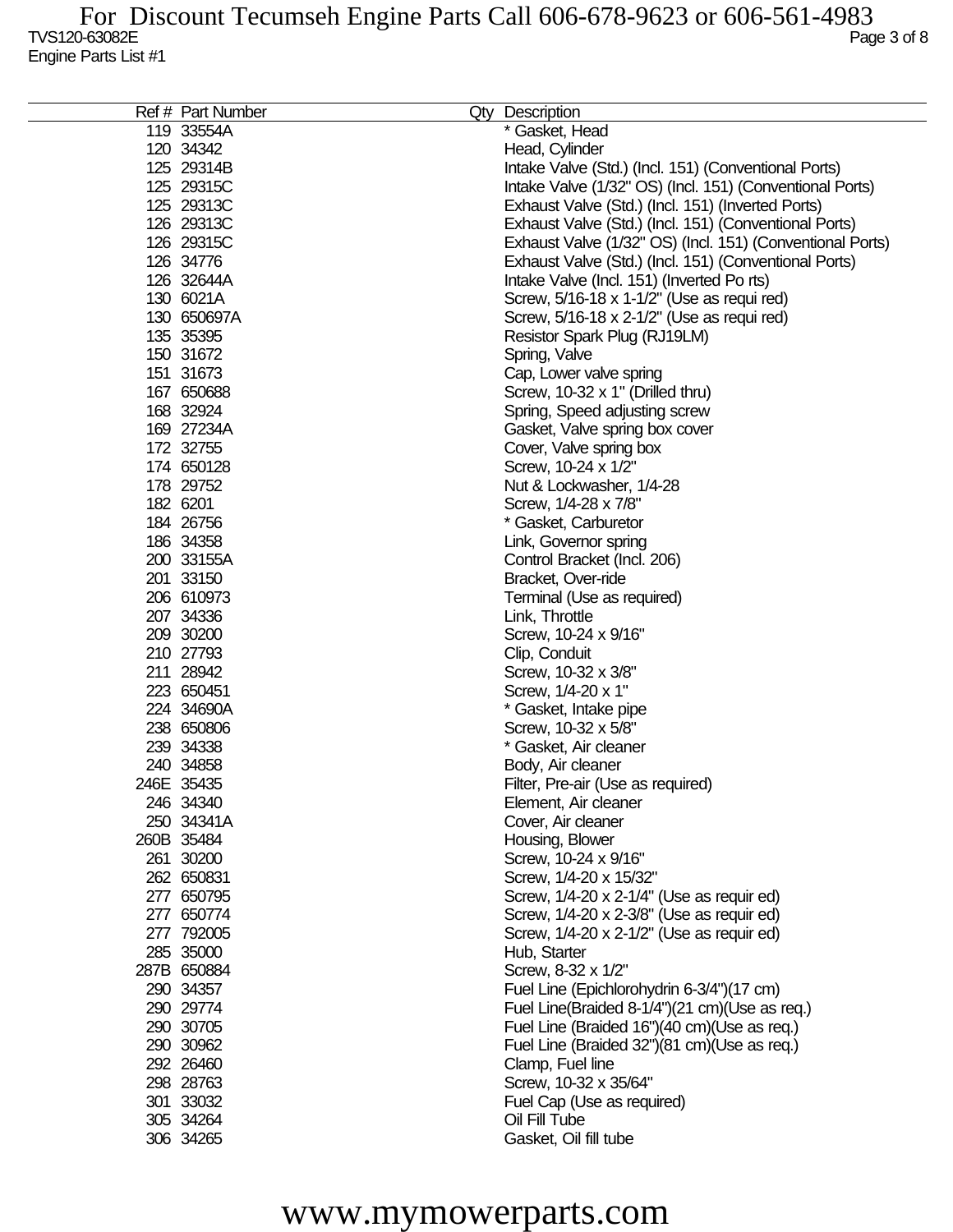| Ref # Part Number                                                                                                                                                                                        | Qty Description                                                                                                                                                                                                                                                                                                                                                                                                                                                     |
|----------------------------------------------------------------------------------------------------------------------------------------------------------------------------------------------------------|---------------------------------------------------------------------------------------------------------------------------------------------------------------------------------------------------------------------------------------------------------------------------------------------------------------------------------------------------------------------------------------------------------------------------------------------------------------------|
| 306 34282                                                                                                                                                                                                | "O" Ring (This "O" ring is required with metal fill tube only<br>when replacement mounting flange with .777 dia. oil fill hole<br>has been used.)                                                                                                                                                                                                                                                                                                                   |
| 307 33590<br>309 650562<br>310 34267<br>313 34080<br>327 35392<br>370H 34387<br>370J 34870<br>370A 34346<br>379 631021<br>380 632090                                                                     | "O" Ring<br>Screw, 10-32 x 1/2"<br>Oil Dipstick (Incl. 150)<br>Spacer, Flywheel key<br>Plug, Starter<br>Decal, Instruction (Optional)<br>Decal, Instruction (Optional)<br>Decal, Instruction<br>Inlet Needle, Seat & Clip Assy.<br>Carburetor (Incl. 184) (Refer to Division 5, Section A, page<br>A1-14 or Fiche 8A, Grid E-1 for breakdown)                                                                                                                       |
| 390B 590635                                                                                                                                                                                              | Rewind Starter (Refer to Division 5, Section C, page 34 or<br>Fiche 8A, Grid G-5 for breakdown)                                                                                                                                                                                                                                                                                                                                                                     |
| 400 33740D<br>420 730225<br>425 730571<br>426 32203<br>427 32204<br>436 611006<br>437 30551<br>438 610947<br>439 610955<br>440 30992<br>442 610385<br>443 610408<br>444 29181<br>445 610593<br>446 33356 | * Gasket Set (Incl. items marked *)<br>SAE 30, 4-Cycle Engine Oil (Quart)<br>Starter Muff Kit (Incl.370J,426,427)(Opt.)<br>Starter Air Cleaner (Optional)<br>Starter Air Cleaner Bracket (Optional)<br>Stator Plate Ass'y.(Incl.377,378,437, 442-448)<br>Spring, Breaker box cover<br>Cover, Dust<br>Gasket, Stator cover<br>Cam, Breaker<br>Washer<br>Nut, 8-32<br>Breaker Fastening Screw & Washer<br><b>Condenser Fastening Screw</b><br><b>Terminal, Ground</b> |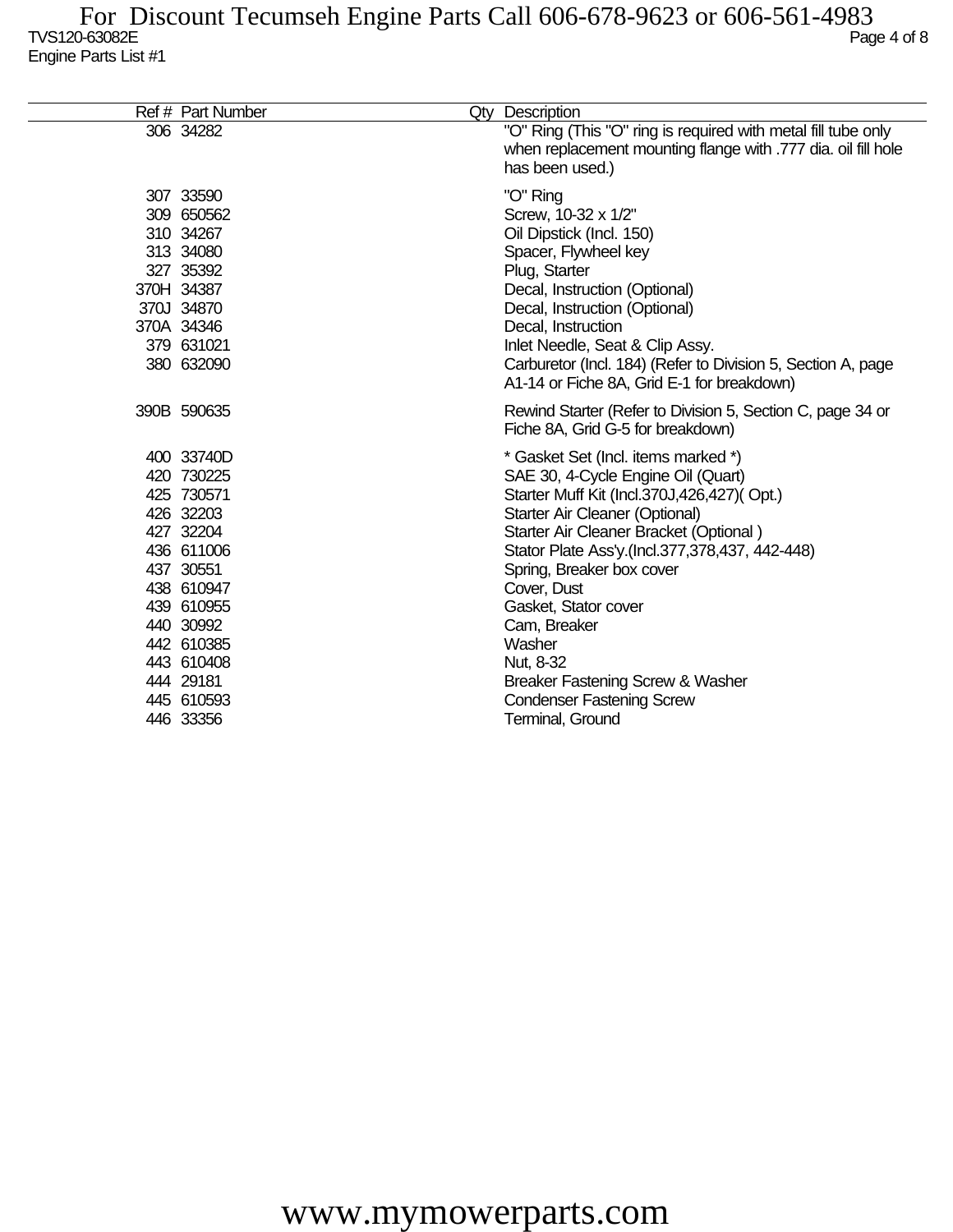TVS120-63082E Page 5 of 8 Engine Parts List #2 For Discount Tecumseh Engine Parts Call 606-678-9623 or 606-561-4983

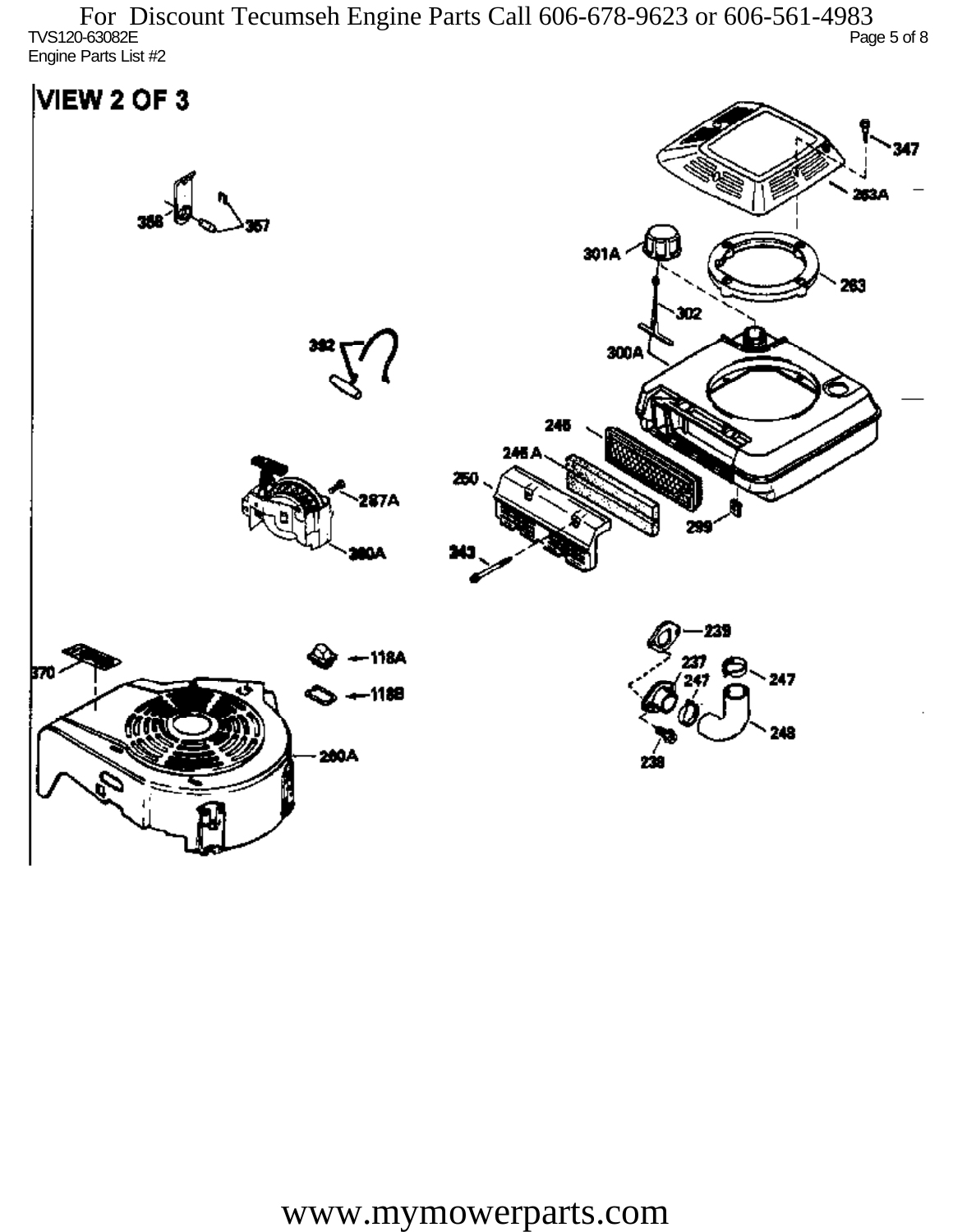|      | Ref # Part Number                                                                                                                                                                                                                         | Qty Description                                                                                                                                                                                                                                                                                                                                                                                                                                                                                                                                                                                                   |
|------|-------------------------------------------------------------------------------------------------------------------------------------------------------------------------------------------------------------------------------------------|-------------------------------------------------------------------------------------------------------------------------------------------------------------------------------------------------------------------------------------------------------------------------------------------------------------------------------------------------------------------------------------------------------------------------------------------------------------------------------------------------------------------------------------------------------------------------------------------------------------------|
|      | 32 32323                                                                                                                                                                                                                                  | Washer, Thrust NOTE: This thrust washer maynot be<br>required if a new crankshafthas been installed. Check the<br>proper Mechanic's Handbook for acceptable end play. Use<br>this .010" thrust washer if excess end play is measured.                                                                                                                                                                                                                                                                                                                                                                             |
| 287A | 118 730194<br>167 650688<br>168 32924<br>201 33150<br>238 650806<br>239 34338<br>246E 35435<br>246 34340<br>250 34341A<br>260B 35484<br>287A 650735<br>287B 650884<br>300A 34476<br>370J 34870<br>370H 34387<br>370 550223<br>390B 590635 | Rope Guide Kit (Use as required)<br>Screw, 10-32 x 1" (Drilled thru)<br>Spring, Speed adjusting screw<br>Bracket, Over-ride<br>Screw, 10-32 x 5/8"<br>* Gasket, Air cleaner<br>Filter, Pre-air (Use as required)<br>Element, Air cleaner<br>Cover, Air cleaner<br>Housing, Blower<br>Screw, 10-24 x 3/8" (Use as required)<br>Pop Rivet (3/16" Dia.) (Purchase loca lly)<br>Screw, 8-32 x 1/2"<br>Fuel Tank (Incl. 292 & 301)<br>Decal, Instruction (Optional)<br>Decal, Instruction (Optional)<br>Decal, Name<br>Rewind Starter (Refer to Division 5, Section C, page 34 or<br>Fiche 8A, Grid G-5 for breakdown) |
|      | 425 730571<br>426 32203<br>427 32204<br>436 611006<br>437 30551<br>438 610947<br>439 610955<br>440 30992<br>442 610385<br>443 610408<br>444 29181<br>445 610593<br>446 33356                                                              | Starter Muff Kit (Incl.370J,426,427)(Opt.)<br>Starter Air Cleaner (Optional)<br>Starter Air Cleaner Bracket (Optional)<br>Stator Plate Ass'y.(Incl.377,378,437, 442-448)<br>Spring, Breaker box cover<br>Cover, Dust<br>Gasket, Stator cover<br>Cam, Breaker<br>Washer<br>Nut, 8-32<br>Breaker Fastening Screw & Washer<br><b>Condenser Fastening Screw</b><br>Terminal, Ground                                                                                                                                                                                                                                   |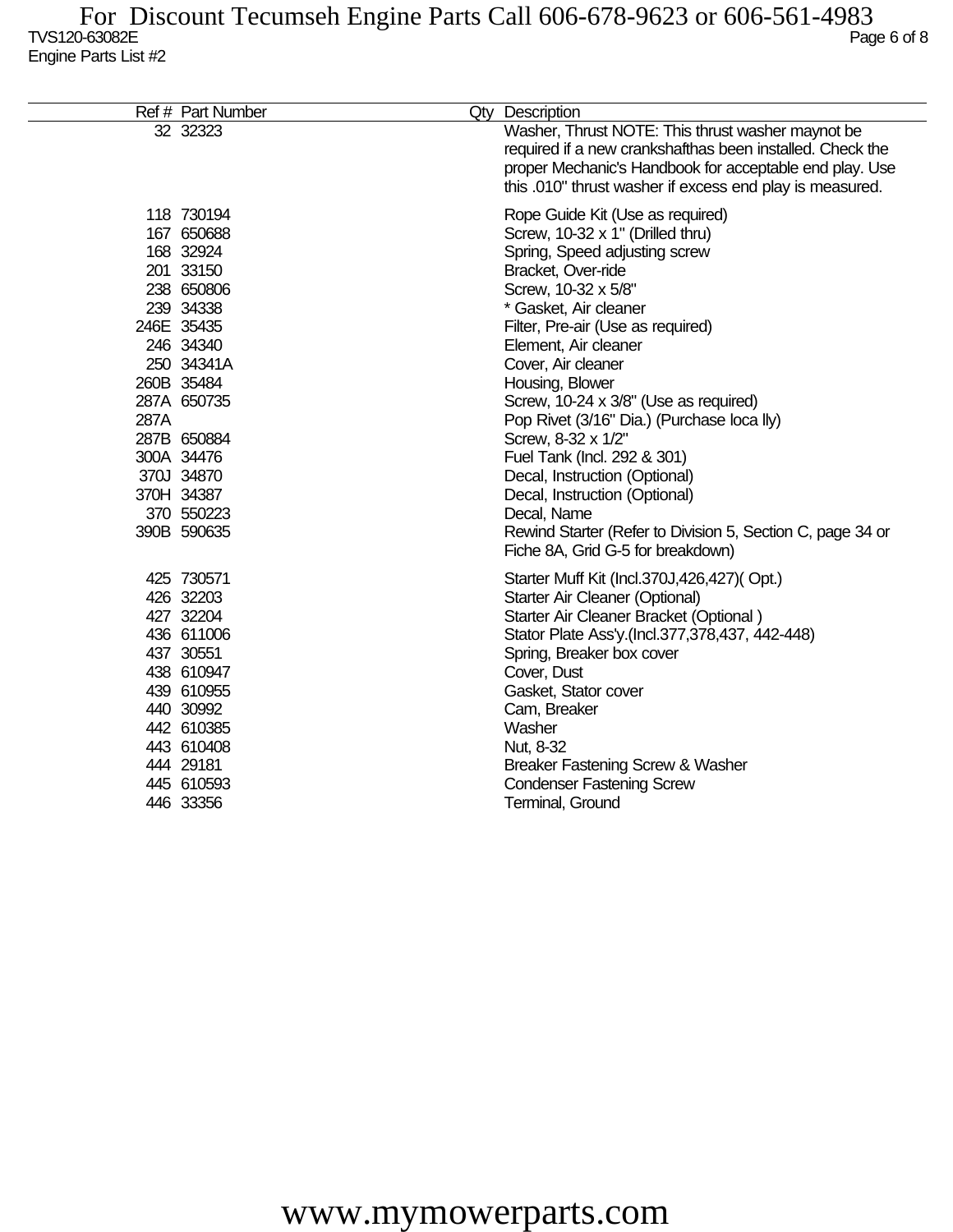TVS120-63082E Page 7 of 8 Engine Parts List #3 For Discount Tecumseh Engine Parts Call 606-678-9623 or 606-561-4983